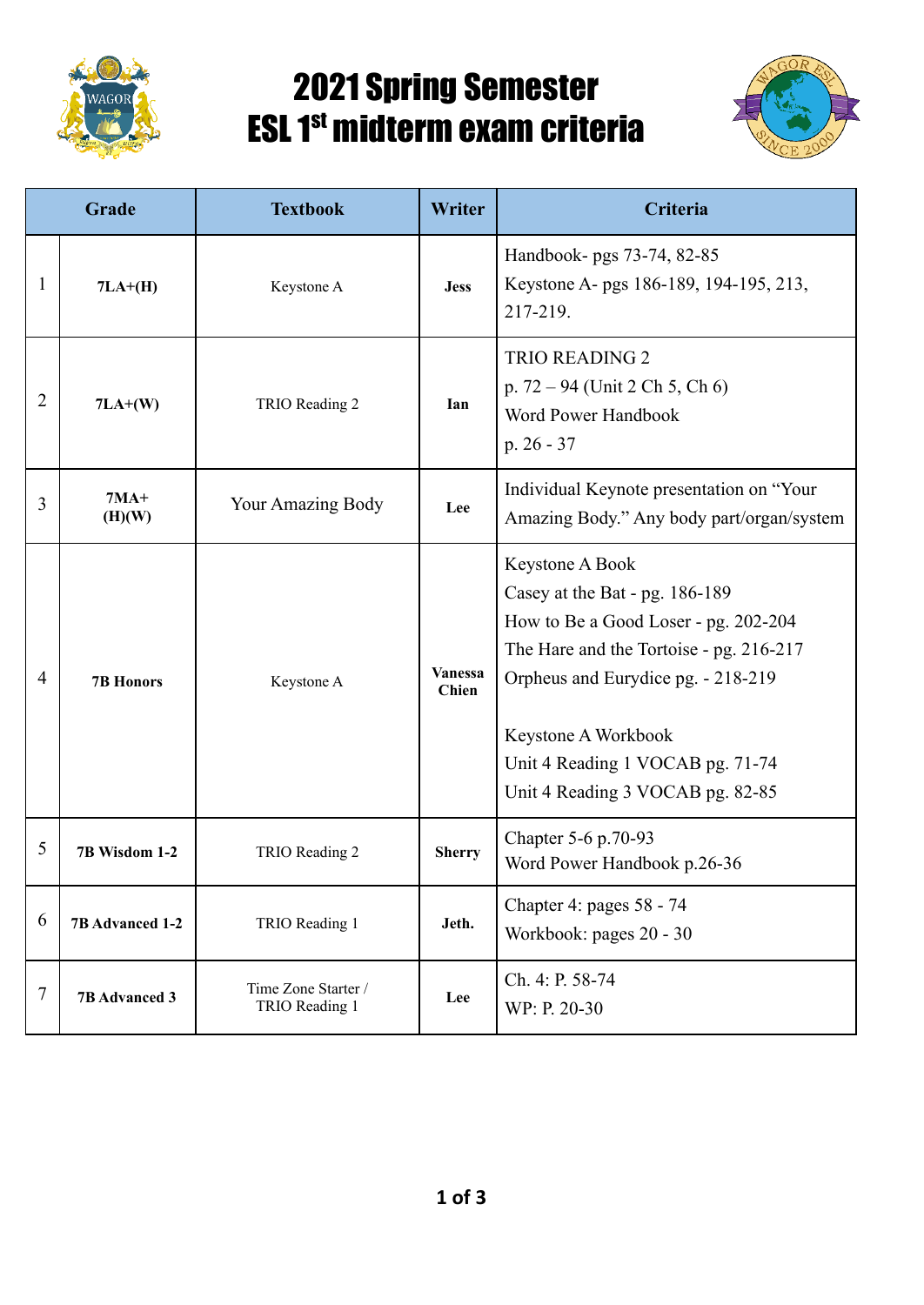

## 2021 Spring Semester ESL 1<sup>st</sup> midterm exam criteria



| Grade |                     | <b>Textbook</b>              | Writer                 | Criteria                                                                                                                                                                                                                                         |
|-------|---------------------|------------------------------|------------------------|--------------------------------------------------------------------------------------------------------------------------------------------------------------------------------------------------------------------------------------------------|
| 8     | 8 Honors 1-2        | Keystone B                   | Christian              | <b>Keystone B</b><br>Reading 1: If - 138-146<br>Reading 2: Changing Earth - 184-194<br>Reading 3: Early Explorers - 246-254<br><b>WP</b><br>Reading 1: If - 76-87<br>Reading 2: Changing Earth - 100-111<br>Reading 3: Early Explorers - 135-143 |
| 9     | <b>8 Wisdom 1-2</b> | TRIO Reading 3               | <b>Vanessa</b><br>Chen | Trio Reading 3<br>Chapters 4~6 (Reading 1) p. 58~88 (Reading Strategy)<br>Word Power Handbook Trio 3<br>p. 20~33                                                                                                                                 |
| 10    | 8 Advanced 1-2      | People, places, and things 1 | Jeth                   | Handbook: pages 32-51                                                                                                                                                                                                                            |
| 11    | 9 Honors            | Keystone C                   | <b>Jess</b>            | Keystone C, Pages 130-137.<br>Handbook: pages 68-70                                                                                                                                                                                              |
| 12    | 9 Wisdom 1-2        | Keystone A                   | Jimmy                  | Unit 4 Reading $1 \& 3$                                                                                                                                                                                                                          |
| 13    | 9 Advanced          | People, Places, and Things 2 | Ian                    | People, Places, and Things 2<br>Unit 5 p. 42-50                                                                                                                                                                                                  |
| 14    | G8                  | Your Amazing Body            | Kenny                  | Lesson 1 - Cell and Growth<br>Lesson 2 - Skin, Hair, and Nails<br>Lesson 3 - Bones and Muscles<br>Lesson 4 - Lungs and Breathing                                                                                                                 |